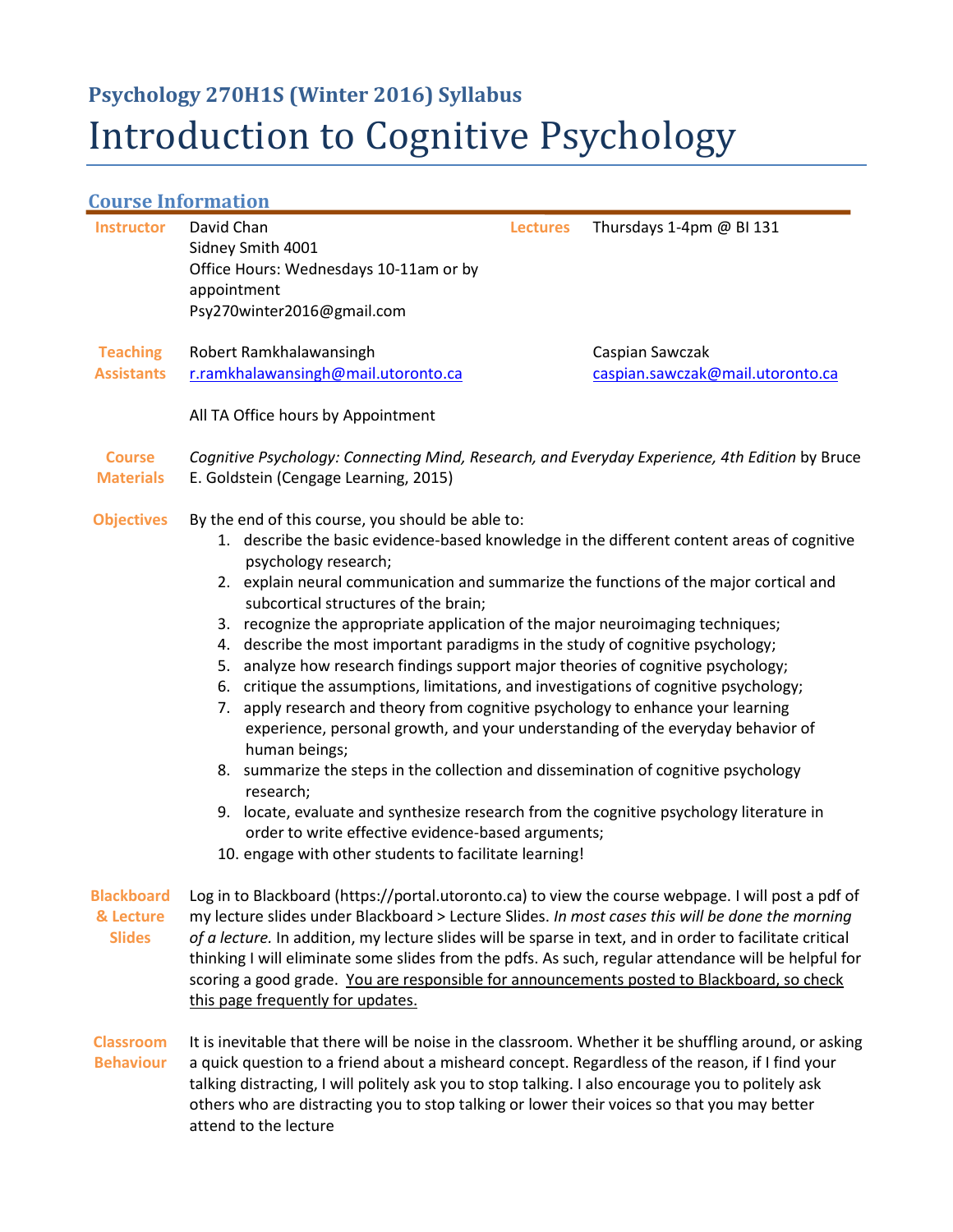**Email** Please use the website Discussion Board for content-related questions. This way, all students will benefit from the reply, whether from the instructor, TAs, or your fellow students. If you have questions about the assignment, you should request a meeting with your assigned TA. If you need to get in touch with David for any other reason, please email [psy270winter2016@gmail.com.](mailto:psy270winter2016@gmail.com) Replies may take 1-2 business days, but my aim will be to reply within 24 hours. Please only use your UofT email address, any emails sent from other sources (gmail, Hotmail, etc) may be ignored.

### **Methods of Assessment**

| Assessment        | <b>Assessment Tool</b>                                                                                                                                                                                                                                                                                                                                                                                                                                                                                                                                   | <b>Points</b> | <b>Dates</b>           |  |  |
|-------------------|----------------------------------------------------------------------------------------------------------------------------------------------------------------------------------------------------------------------------------------------------------------------------------------------------------------------------------------------------------------------------------------------------------------------------------------------------------------------------------------------------------------------------------------------------------|---------------|------------------------|--|--|
|                   | Assignment                                                                                                                                                                                                                                                                                                                                                                                                                                                                                                                                               | 20%           | April 9                |  |  |
|                   | Midterm 1<br>Midterm 2                                                                                                                                                                                                                                                                                                                                                                                                                                                                                                                                   | 20%<br>20%    | Feb 11<br>Mar 24       |  |  |
|                   | <b>Final Exam</b>                                                                                                                                                                                                                                                                                                                                                                                                                                                                                                                                        | 40%           |                        |  |  |
|                   | <b>Base points Available:</b>                                                                                                                                                                                                                                                                                                                                                                                                                                                                                                                            | 100%          | TBA: April Exam Period |  |  |
|                   |                                                                                                                                                                                                                                                                                                                                                                                                                                                                                                                                                          |               |                        |  |  |
| <b>Exams</b>      | The midterm and final exam will consist of multiple-choice questions, short<br>answers and/or long answers. The final exam will be cumulative. All exams will<br>be based on lecture material and the required readings. The midterms will not<br>be cumulative.                                                                                                                                                                                                                                                                                         |               |                        |  |  |
|                   | All exams will be based on lecture material and the required readings. On<br>exam day, please do the following:<br>• Bring your Student card or other picture ID<br>Be sure to arrive on time since no additional time is given to those who<br>arrive late                                                                                                                                                                                                                                                                                              |               |                        |  |  |
|                   | NOTE: If you fail to fill in the computer answer sheet with your ID number or<br>last name you will lose 2% of your exam grade. If you fail to fill in the computer<br>answer sheet with your answers (i.e. you haven't transferred the answers from<br>the booklet to the bubble sheet) by the end of the test period, you will take a<br>zero for the MC section of the exam.                                                                                                                                                                          |               |                        |  |  |
|                   | Midterms will be available for review during TA office hours and my office<br>hours. Refer to Blackboard Announcements after the grades have been posted<br>to see when the midterms will be available to be reviewed.                                                                                                                                                                                                                                                                                                                                   |               |                        |  |  |
| <b>Assignment</b> | The purpose of these assignments is ultimately to provide you an area to learn<br>how to write and express critical thought. The assignment will consist of 2<br>pages (single spaced, 12 pt font, not less than 1 inch margins) on an<br>experiment reviewed in class. You will take the paper, and write an<br>introduction, a methods, a proposed results and conclusion on either a "next<br>step" of the research article (what you would do next to ask a specific<br>question) or a "what they missed" (a question you feel they didn't answer in |               |                        |  |  |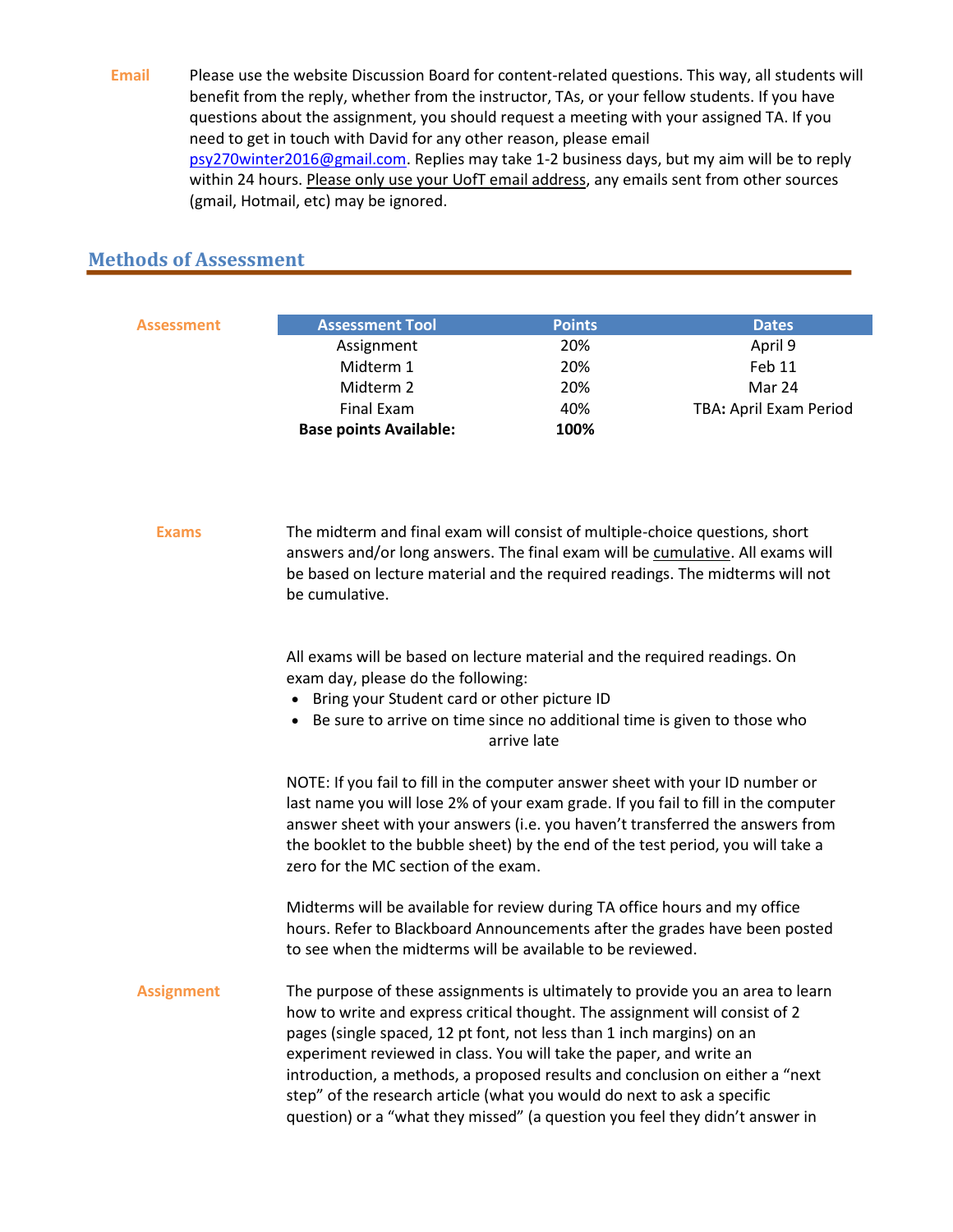their research). An optional rough draft can be submitted by March 17 for 5% of the final grade (taken from the 20% of the assignment grade). Comments will be given to those who submit a rough draft. A more extensive assignment handout will be available on Blackboard. Please review the assignment handout for more information.

#### **Course Policies**

| <b>Missed Midterm</b><br><b>Policy</b>                          | Students who miss the term tests for reasons entirely beyond their control may, within<br>one week of the missed test, submit to the instructor a request for special<br>consideration with supporting documentation. Students who submitted acceptable<br>documentation will have the weighting of the final exam accordingly                                                                                                                                                                                                                                                                                                                                                                                                         |
|-----------------------------------------------------------------|----------------------------------------------------------------------------------------------------------------------------------------------------------------------------------------------------------------------------------------------------------------------------------------------------------------------------------------------------------------------------------------------------------------------------------------------------------------------------------------------------------------------------------------------------------------------------------------------------------------------------------------------------------------------------------------------------------------------------------------|
| <b>Acceptable</b><br><b>Documentation</b>                       | Acceptable medical documentation must use the official Verification of Student Illness<br>or Injury, and must establish that the patient was examined and diagnosed at the time<br>of illness, not after the fact. Documentation may not be acceptable if it is submitted<br>longer than one week after the test or assignment due date; if the certificate indicates<br>that the affliction is mild or negligible; or if the certificate is deemed invalid for any<br>reason. Students who miss the term test or submit a late assignment for reasons other<br>than medical should contact me directly, and will probably be required to meet with<br>their College Registrar to provide documentation for extenuating circumstances. |
| <b>Missed Final</b><br><b>Policy</b>                            | Students who miss the final exam for reasons entirely beyond their control must<br>obtain documentation and go immediately to their College Registrar's Office for advice<br>on formal petitions.                                                                                                                                                                                                                                                                                                                                                                                                                                                                                                                                      |
| <b>Academic</b><br><b>Misconduct &amp;</b><br><b>Plagiarism</b> | The University of Toronto treats cases of academic misconduct very seriously. Academic<br>integrity is a fundamental value of learning and scholarship at the UofT. Participating<br>honestly, respectfully, responsibly, and fairly in this academic community ensures that<br>your UofT degree is valued and respected as a true signifier of your individual academic<br>achievement.                                                                                                                                                                                                                                                                                                                                               |
|                                                                 | The University of Toronto's Code of Behavior on Academic Matters outlines the<br>behaviors that constitute academic misconduct, the processes for addressing academic<br>offences, and the penalties that may be imposed. You are expected to be familiar with<br>the contents of this document. Please visit utoronto.ca/academicintegrity/ for more<br>information on your responsibilities as a student.                                                                                                                                                                                                                                                                                                                            |
|                                                                 | Plagiarism is the unacknowledged borrowing (or "stealing") of another writer's words<br>and ideas, and minor changes in the wording here and there are not sufficient to avoid<br>plagiarism. To better understand plagiarism, please refer to the following websites:<br>http://www.utoronto.ca/writing/plagsep.html<br>http://www.plagiarism.org/                                                                                                                                                                                                                                                                                                                                                                                    |
|                                                                 | These websites will be used as the standard for identifying cases of plagiarism. If after<br>consulting these websites you are still in doubt about whether what you are doing is<br>inappropriate, consult your instructor or TA. Claims such as "you didn't know it was<br>wrong" will not be accepted as an excuse.                                                                                                                                                                                                                                                                                                                                                                                                                 |

**Appeals** Students who have a complaint about the way a piece of term work was marked must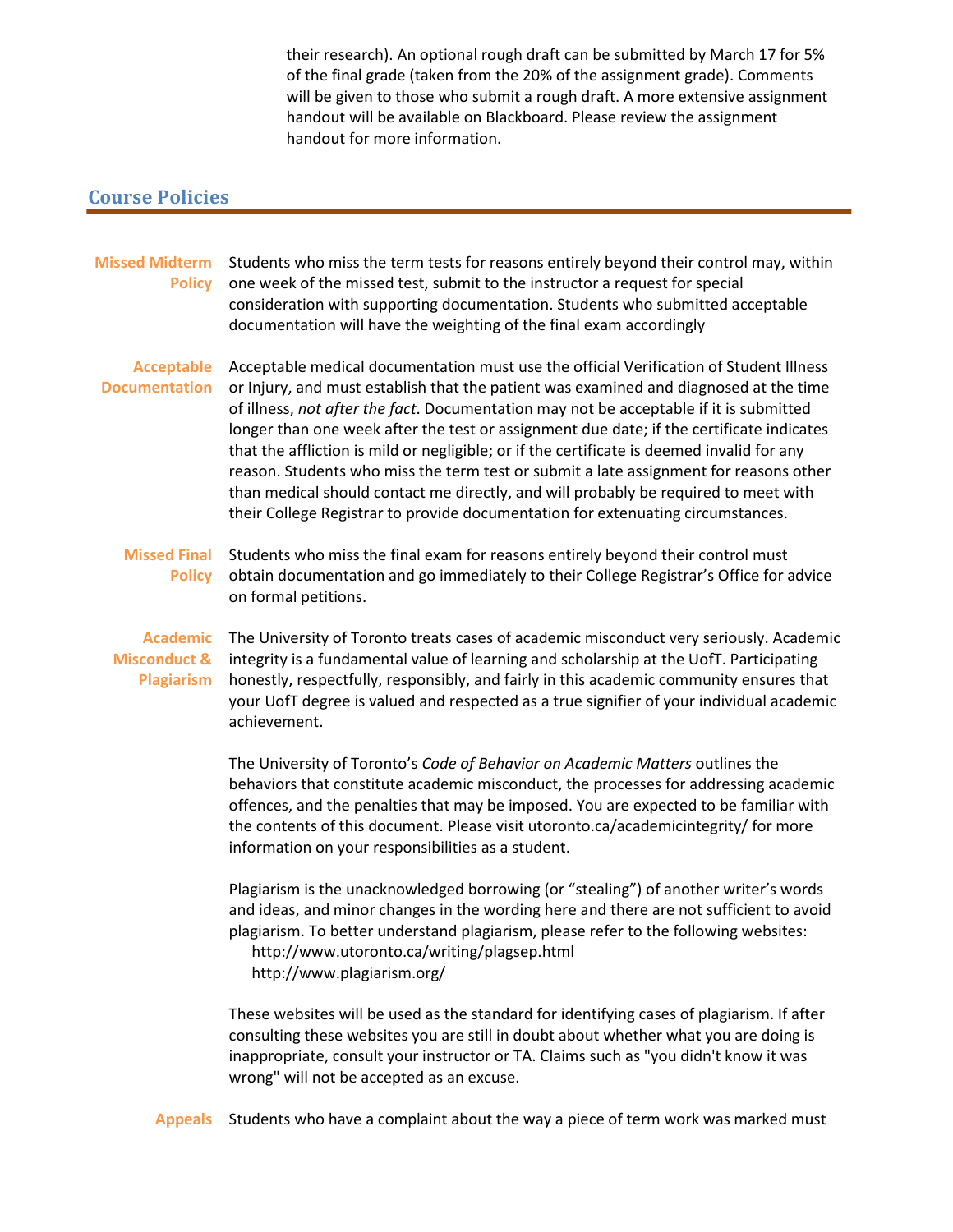first approach the TA to discuss their concern. If the student isn't satisfied by the way the meeting went, s/he can write an appeal letter to David Chan. All requests for a regrade must be submitted in writing within two weeks of the first day the exam or assignment is available for student viewing. Only requests that include adequate written justification of an error in the original grading will be considered. For the research report, you must also complete a marking rubric for your own report and justify any differences between your completed rubric and the TA's completed rubric.

A legitimate request will result in the entire exam or assignment being re-graded. Your overall grade may be raised, lowered, or it may stay the same. If there has been an error in our arithmetic, please let us know and we will immediately recalculate your grade (no written request necessary).

**Access and Diversity** Students with diverse learning styles and needs are most welcome in this course! In particular, if you have a disability/health consideration that may require accommodations, please feel free to approach me or contact Accessibility Services at (416) 978 8060; accessibility.utoronto.ca.

## **Tentative Course Schedule**

| <b>Date</b>     | <b>Topic</b>                              | <b>Reading</b>     | <b>Notes</b>                                    |  |
|-----------------|-------------------------------------------|--------------------|-------------------------------------------------|--|
| Jan 14          | Welcome, Syllabus Overview,<br>History    | Ch 1, pp 4-15      |                                                 |  |
| <b>Jan 21</b>   | <b>Cognitive Neuroscience</b>             | Ch <sub>2</sub>    |                                                 |  |
| Jan 28          | Short-Term & Working Memory               | Ch <sub>5</sub>    |                                                 |  |
| Feb 4           | Long-Term Memory: Structure               | Ch <sub>6</sub>    |                                                 |  |
| Feb 11          | MIDTERM #1 (Ch1, 2 5, 6)                  |                    |                                                 |  |
| Feb 18          | <b>READING WEEK</b>                       |                    |                                                 |  |
| Feb 25          | Long-Term Memory: Encoding &<br>Retrieval | Ch <sub>7</sub>    |                                                 |  |
| Mar 3           | Perception/Writing Lecturette             | Ch <sub>3</sub>    |                                                 |  |
| <b>Mar 10</b>   | Perception & Attention                    | Ch 3 & 4           |                                                 |  |
| Mar 17          | Attention + Action                        | Ch 4 &<br>Readings | Readings posted on BB<br><b>Rough Draft Due</b> |  |
| Mar 24          | MIDTERM #2                                |                    |                                                 |  |
| Mar 31          | Knowledge & Visual Imagery                | Ch 9 & 10          |                                                 |  |
| Apr 7           | Language & Problem Solving                | Ch 11 & 12         | <b>Final Assignment Due</b>                     |  |
| Apr Exam Period | <b>Final Exam</b>                         |                    |                                                 |  |

\* course syllabus and schedule subject to change at the discretion of the professor at any time